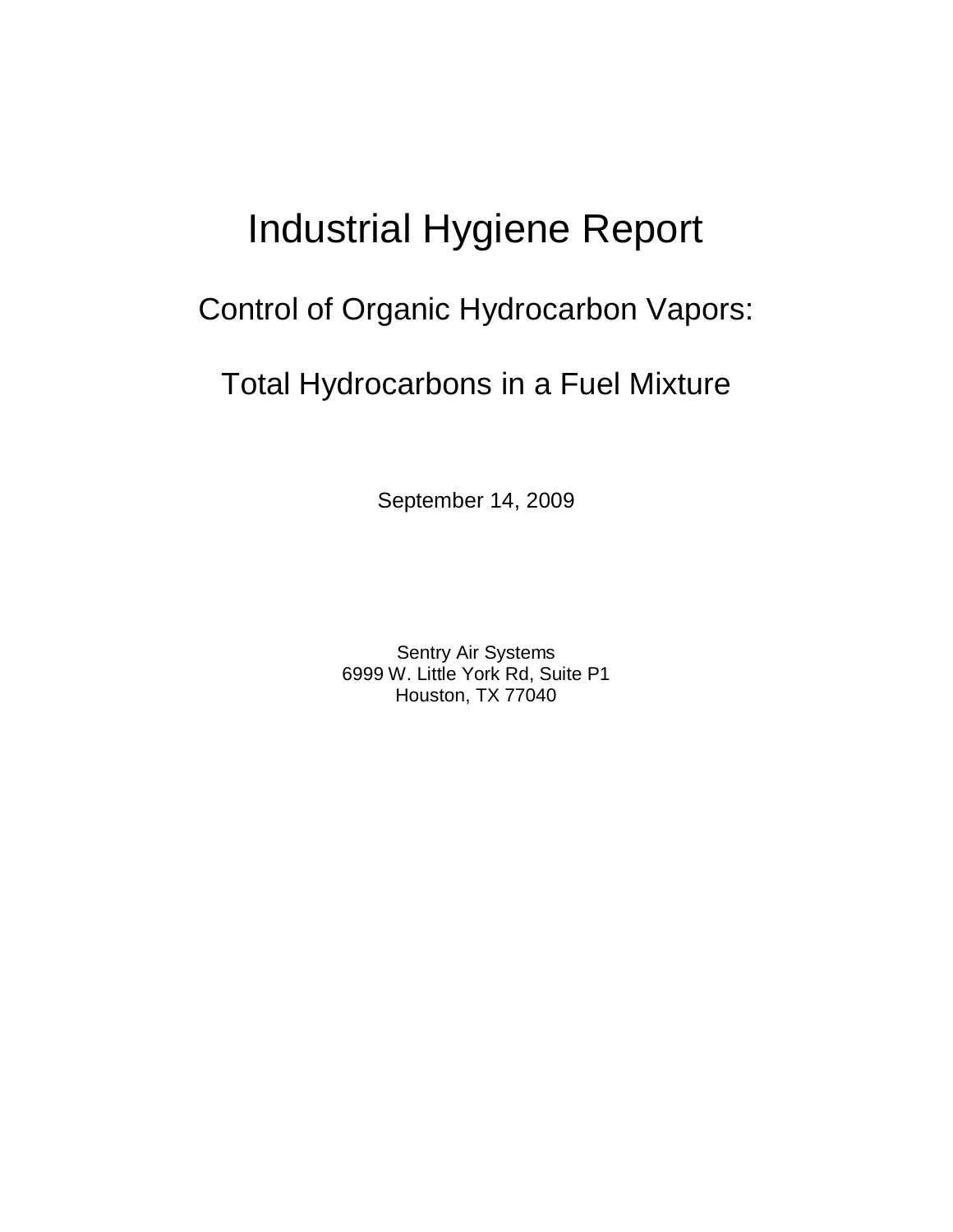### OBJECTIVE:

The objective of this test was to determine the filtering efficiency of a Sentry Air Systems carbon filter cartridge on total hydrocarbons and octane in two separate fuel mixtures. The experiment was setup to take readings of the total hydrocarbons before and after the carbon filter. This test was conducted with air sampling pumps and sorbent tubes that absorbed the fumes, taking measurements at 2 different points: concentration inside the hood before filtration and concentration after filtration by the outlet of the hood.

### PROTOCOL:

- 1) Sentry Air Systems Model SS-330-DCH was set up with a 10 lb Carbon filter. The 300 series unit with carbon filter generates sufficient air volume to keep the air velocity at the hood inlet greater than 100 FPM.
- 2) The experiment used 175 ml of fuel mixture. The experiment was repeated for each fuel mixture. The fuel mixture was measured into a metal pan and placed under the hood. The sampling pumps were turned on and the fuel mixture was allowed to evaporate for 25 minutes while the sampling pumps ran. The two sampling pumps were placed under the hood, directly over the mixture and directly over the fan effluent, respectively.
- 3) After the 25 minute time period, the room was aired out completely before starting the experiment with the other fuel sample.
- 4) Once testing was completed, samples were labeled and sent to an independent laboratory (HIH Laboratory) for results.
- 5) Results were analyzed to determine filter efficiency.